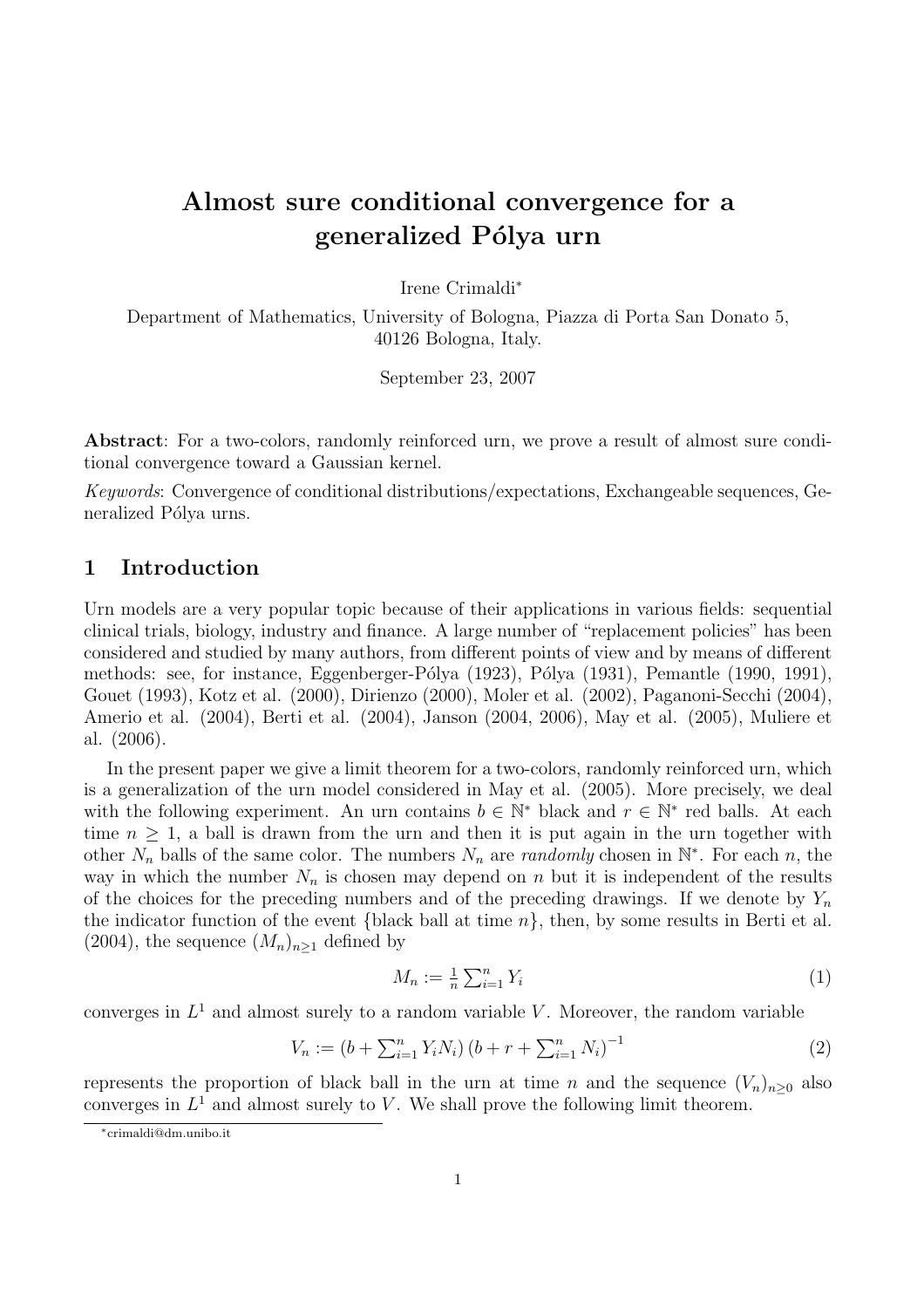Theorem 1.1. Using the previous notation, let

$$
Q_n := (\sum_{i=1}^{n+1} N_i)^{-1} N_{n+1}
$$
 and  $W_n := \sqrt{n}(V_n - V)$ .

Further, let us set  $\mathcal{G}_n := \sigma(Y_1, N_1, \ldots, Y_n, N_n, N_{n+1})$  and denote by  $K_n$  a version of the conditional distribution of  $W_n$  given  $\mathcal{G}_n$ .

Suppose that the following conditions are satisfied:

(i)  $n \sum_{k \geq n} Q_k^2 \xrightarrow{a.s.} H$ , where H is a positive real random variable.

(ii)  $\sum_{k\geq 0} k^2 \mathbf{E}[Q_k^4] < \infty$ .

Then, for almost every  $\omega$  in  $\Omega$ , the sequence  $(K_n(\omega, \cdot))$  $_{n}$  of probability measures converges weakly to the Gaussian distribution

$$
\mathcal{N}(0, H(\omega)(V(\omega) - V^2(\omega))).
$$

More briefly, the statement of the above theorem can be so reformulated: with respect to the conditioning system  $\mathcal{G} = (\mathcal{G}_n)_n$ , the sequence  $(W_n)_n$  converges to the Gaussian kernel

$$
\mathcal{N}(0, H(V - V^2))
$$

in the sense of the almost sure conditional convergence (see Sec. 2).

It may be worthwhile to underline two features of Theorem 1.1: first of all, we allow that the distribution of  $N_n$  arbitrarily depends on n and, secondly, the obtained convergence is quite strong (indeed, it implies not only stable convergence, but also stable convergence in strong sense).

The paper is so structured. Section 2 contains some general asymptotic results for martingales and sequences of conditionally identically distributed random variables (in the sense of Berti et al. (2004)). They follow from Proposition A.1 in appendix, which is a result of almost sure conditional convergence toward a Gaussian kernel for a family of martingales. This proposition is closely related in many aspects to known results about stable convergence (see Crimaldi-Pratelli (2005) and Hall-Heyde (1980)) and strong stable convergence (see Crimaldi et al. (2007)), but the novelty lies in the fact that the convergence of the conditional distributions/expectations holds almost surely. In section 3, we prove Theorem 1.1 and, finally, in section 4, we consider some special cases.

# 2 Preliminary results

In the sequel  $(\Omega, \mathcal{A}, P)$  will denote a probability space and we shall briefly call a kernel a family  $K = (K(\omega, \cdot))$  $\mu\in\Omega$  of probability measures on  $(\mathbb{R},\mathcal{B}(\mathbb{R}))$  such that, for each bounded Borel function f on  $\mathbb{R}$ , the function Kf defined on  $\Omega$  by

$$
Kf(\omega) := \int f(x) K(\omega, dx)
$$

is measurable with respect to A.

In particular, given on  $(\Omega, \mathcal{A}, P)$  a real random variable M and a positive real random variable V, the family  $(N(M(\omega), V(\omega)))_{\omega \in \Omega}$ , where  $N(M(\omega), V(\omega))$  denotes the Gaussian distribution with mean  $M(\omega)$  and variance  $V(\omega)$ , is a kernel, which will be said *Gaussian* and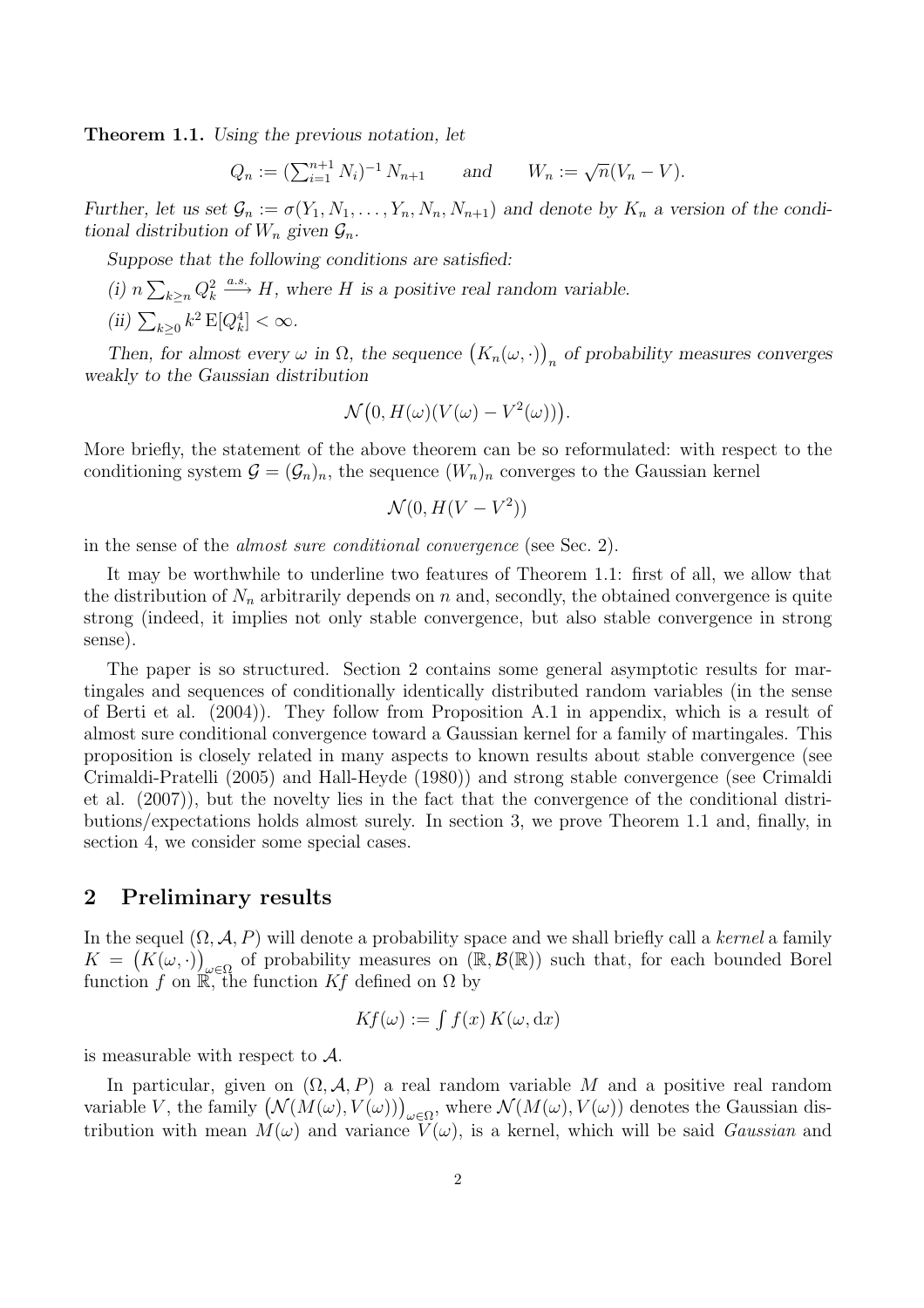denoted by  $\mathcal{N}(M, V)$ . Moreover, if X is a real random variable on  $(\Omega, \mathcal{A}, P)$  and U is a sub- $\sigma$ field of A, a version of the *conditional distribution* of X given  $\mathcal U$  is a kernel K such that, for each bounded Borel function f on  $\mathbb{R}$ , the random variable Kf is a version of the conditional expectation  $E[f(X)|\mathcal{U}]$ .

Further, we shall call a *conditioning system* a sequence  $\mathcal{G} = (\mathcal{G}_n)_n$  of sub- $\sigma$ -fields of A. In particular, a filtration is an increasing conditioning system.

Using the above terminology, we can give the following definition.

**Definition 2.1.** Given a sequence  $(X_n)_n$  of real random variables on  $(\Omega, \mathcal{A}, P)$  and a conditioning system G, let us denote by  $K_n$  a version of the conditional distribution of  $X_n$  given  $\mathcal{G}_n$ . If K is a kernel such that, for almost every  $\omega$  in  $\Omega$ , the sequence  $(K_n(\omega, \cdot))$  $\sum_{n=1}^{\infty}$  of probability measures on R converges weakly to the probability measure  $K(\omega, \cdot)$ , then we shall say that, with respect to the conditioning system  $\mathcal{G}$ , the sequence  $(X_n)_n$  converges to K in the sense of the almost sure convergence of the conditional distributions or, more briefly, in the sense of the almost sure conditional convergence.

If a sequence  $(X_n)_n$  converges to a kernel K in the sense of the almost sure conditional convergence with respect to a conditioning system  $\mathcal{G}$ , then the conditional expectation  $E[f(X_n)|\mathcal{G}_n]$ converges almost surely to the random variable  $Kf$ , for each bounded continuous function f on R. Therefore, the sequence  $(X_n)_n$  converges to K G-stably in the strong sense (see Def. 4, sec. 4 in Crimaldi et al. (2007)). In particular,  $(X_n)_n$  converges in distribution to the distribution PK defined by  $PK(B) = \int K(\omega, B) P(d\omega)$ , for each Borel set B of R.

By Proposition A.1 in appendix, we obtain some general results of almost sure conditional convergence for martingales and conditionally identically distributed sequences of random variables.

**Proposition 2.2.** On  $(\Omega, \mathcal{A}, P)$ , let  $(V_n)_{n \in \mathbb{N}}$  be a real martingale with respect to a filtration  $\mathcal{G} = (\mathcal{G}_n)_{n \in \mathbb{N}}$ . Suppose that  $(V_n)_n$  converges in  $L^1$  to a random variable V. Moreover, setting

$$
U_n := n \sum_{k \ge n} (V_k - V_{k+1})^2, \qquad Y := \sup_k \sqrt{k} |V_k - V_{k+1}|,\tag{3}
$$

assume that the following conditions hold:

- (a) The random variable Y is integrable.
- (b) The sequence  $(U_n)_{n>1}$  converges almost surely to a positive real random variable U.

Then, with respect to  $\mathcal{G}$ , the sequence  $(W_n)_{n\geq 1}$  defined by

$$
W_n := \sqrt{n}(V_n - V) \tag{4}
$$

converges to the Gaussian kernel  $\mathcal{N}(0, U)$  in the sense of the almost sure conditional convergence.

**Proof.** In order to apply Proposition A.1, let us consider, for each  $n \geq 1$ , the filtration  $(\mathcal{F}_{n,h})_{h\in\mathbb{N}}$  and the process  $(M_{n,h})_{h\in\mathbb{N}}$  defined by

$$
\mathcal{F}_{n,0} = \mathcal{F}_{n,1} := \mathcal{G}_n, \qquad M_{n,0} = M_{n,1} := 0
$$

and, for  $h \geq 2$ ,

$$
\mathcal{F}_{n,h} := \mathcal{G}_{n+h-1}, \qquad M_{n,h} := \sqrt{n}(V_n - V_{n+h-1}).
$$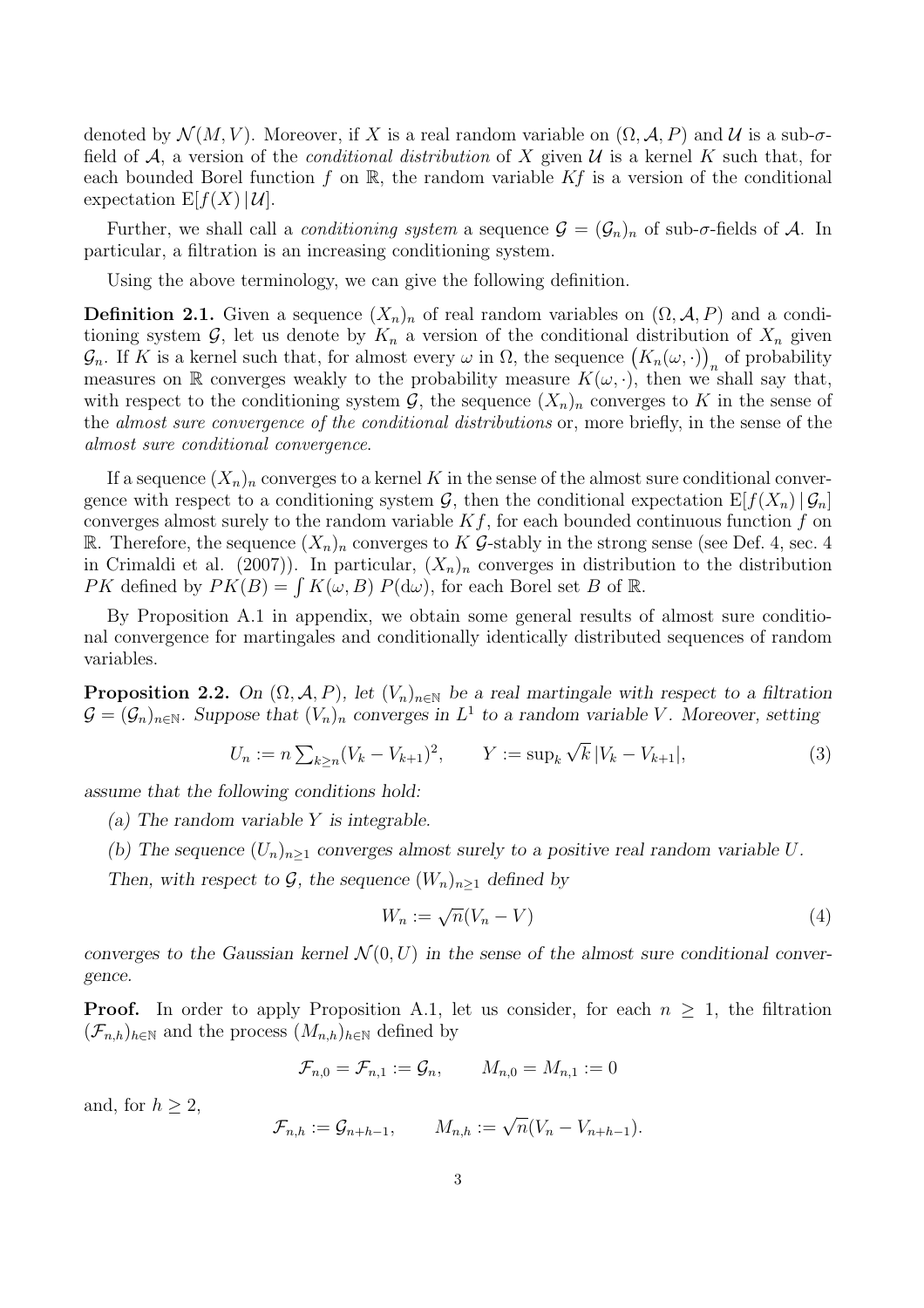It is easy to verify that, with respect to  $(\mathcal{F}_{n,h})_{h\geq 0}$ , the process  $(M_{n,h})_{h\geq 0}$  is a martingale which converges in  $L^1$  to the random variable  $M_{n,\infty} := W_n$ . In addition, the increment  $X_{n,j} :=$  $M_{n,j} - M_{n,j-1}$  is equal to zero for  $j = 1$  and, for  $j \geq 2$ , it coincides with a random variable of the form  $\sqrt{n}(V_k - V_{k+1})$  with  $k \geq n$ . Therefore, we have

$$
\sum_{j\geq 1} X_{n,j}^2 = U_n
$$

where  $U_n$  is the random variable defined in (3), and

$$
X_n^* := \sup_{j \ge 1} |X_{n,j}| = \sqrt{n} \sup_{k \ge n} |V_k - V_{k+1}| \le \sup_{k \ge n} \sqrt{k} |V_k - V_{k+1}| \le Y. \tag{5}
$$

Moreover, the relation

$$
n(V_n - V_{n+1})^2 = U_n - \frac{n}{n+1}U_{n+1} \xrightarrow{a.s.} 0
$$

easily implies the convergence  $\sup_{k\geq n} \sqrt{k}|V_k - V_{k+1}| \stackrel{a.s.}{\longrightarrow} 0$  and so, by (5), it also implies the convergence  $X_n^* \xrightarrow{a.s.} 0$ . Hence, if we take  $k_n = 1$  for each n and U equal to the completion (in A) of the  $\sigma$ -field  $\bigvee_n \mathcal{G}_n$ , then the conditioning system  $(\mathcal{F}_{n,k_n})_n$  coincides with the filtration  $\mathcal{G}$ and the assumptions of Proposition A.1 are satisfied. The proof is thus concluded.

In order to state the next result, we need the following notion, which was introduced in Berti et al. (2004) as an extension of the classical notion of exchangeability.

**Definition 2.3.** Given a filtration  $\mathcal{G} = (\mathcal{G}_n)_{n \in \mathbb{N}}$  on  $(\Omega, \mathcal{A}, P)$ , a sequence  $(Y_n)_{n \geq 1}$  of real random variables on  $(\Omega, \mathcal{A}, P)$  is said to be *conditionally identically distributed with respect to G* or, more briefly,  $\mathcal G$ -conditionally identically distributed if it is adapted to  $\mathcal G$  and such that, for each fixed  $n \geq 0$ , all the random variables of the form  $Y_{n+i}$  with  $j \geq 1$  have the same conditional distribution given  $\mathcal{G}_n$ .

It is obvious that exchangeable sequences are conditionally identically distributed with respect to their natural filtration. If  $(Y_n)_{n\geq 1}$  is conditionally identically distributed with respect to a filtration G and each random variable  $Y_n$  is integrable, then (see Berti et al. (2004) for details) the sequence  $(M_n)_{n\geq 1}$  of the empirical means defined by (1) converges in  $L^1$  and almost surely to a random variable V (which, in the particular case of an exchangeable sequence, coincides with a version of the conditional expectation of  $Y_n$  given the tail  $\sigma$ -field of  $(Y_n)_n$ ). Further, the sequence  $(V_n)_{n\in\mathbb{N}}$  defined by

$$
V_n := \mathbb{E}[Y_{n+1} | \mathcal{G}_n] \tag{6}
$$

coincides with the martingale which is closed by  $V$ ; that is, for each  $n$ , we have the equality

$$
V_n = \mathbb{E}[V \mid \mathcal{G}_n].\tag{7}
$$

From Proposition 2.2, we get the following corollaries.

Corollary 2.4. Let G be a filtration and  $(Y_n)_{n\geq 1}$  a G-conditionally identically distributed sequence of integrable random variables on  $(\Omega, \mathcal{A}, P)$ . Let  $(V_n)_{n \in \mathbb{N}}$  be the martingale defined by  $(6)$ . Using notation  $(3)$ , assume that conditions  $(a)$  and  $(b)$  of Proposition 2.2 hold.

Then, with respect to  $\mathcal{G}$ , the sequence  $(W_n)_n$  of random variables defined by (4) converges to the Gaussian kernel  $\mathcal{N}(0, U)$  in the sense of the almost sure conditional convergence.

**Proof.** It is sufficient to apply Proposition 2.2 to the martingale  $(V_n)_n$ .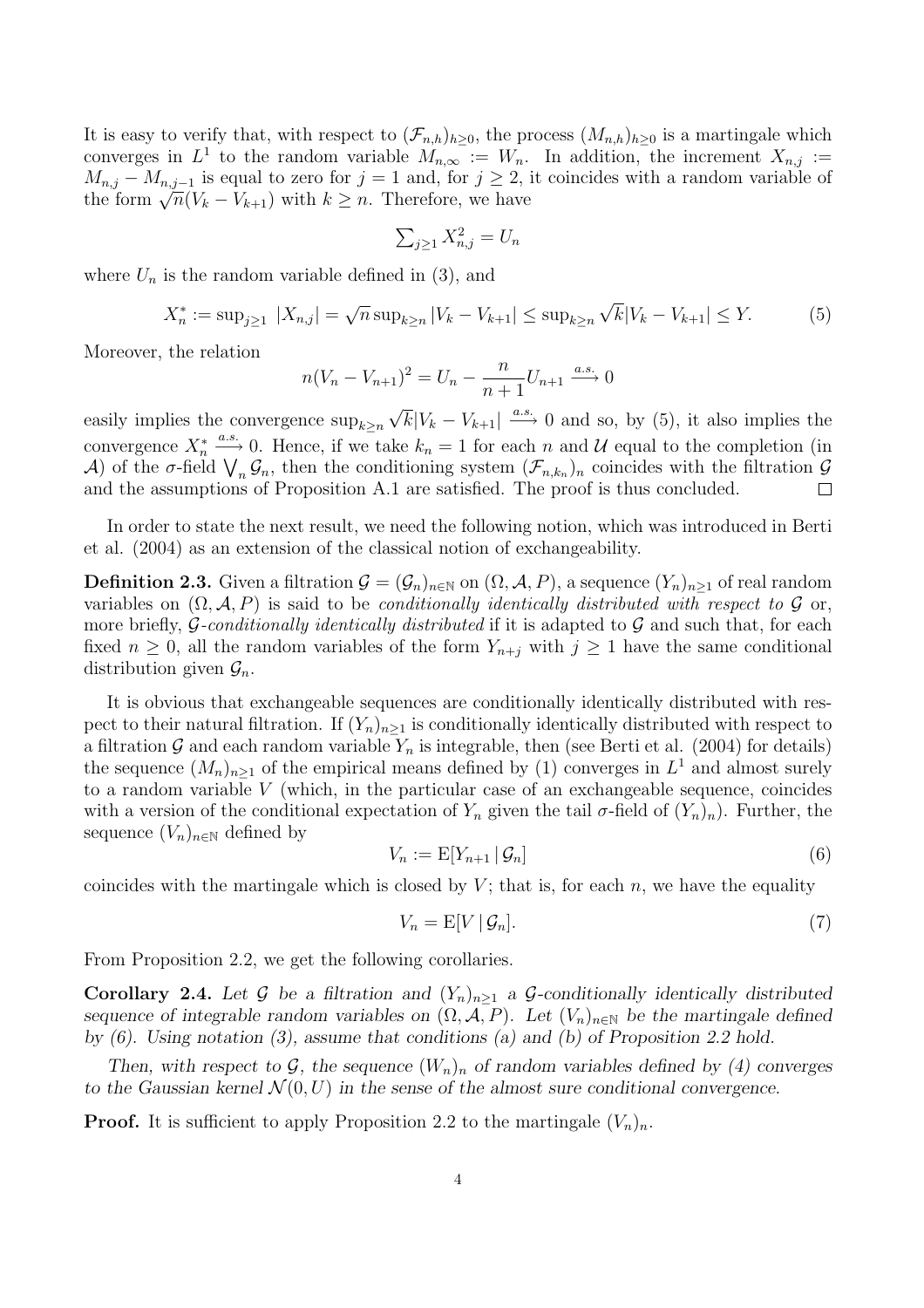Corollary 2.5. With the same notation and assumptions as in Corollary 2.4 and using notation  $(1), set$ 

$$
X_n := \sqrt{n}(M_n - V), \qquad Z_n := \sqrt{n}(M_n - V_n).
$$

Suppose that the sequence  $(Z_n)_n$  converges almost surely to a real random variable Z.

Then, with respect to G, the sequence  $(X_n)_n$  converges to the Gaussian kernel  $\mathcal{N}(Z, U)$  in the sense of the almost sure conditional convergence.

**Proof.** By Lemma A.3 in the appendix, it will suffice to verify that, for each fixed t in  $\mathbb{R}$ , we have

$$
\mathbb{E}\big[\exp(itX_n)\,|\mathcal{G}_n\big]\xrightarrow{a.s.}\exp(itZ-\tfrac{1}{2}t^2U).
$$

To this end, we observe that we can write  $X_n = Z_n + W_n$  where  $W_n$  is the random variable defined by (4). Thus, since  $Z_n$  is  $\mathcal{G}_n$ -measurable, we have

$$
\mathrm{E}\big[\exp(itX_n)\,|\mathcal{G}_n\big]=\exp(itZ_n)\,\mathrm{E}\big[\exp(itW_n)\,|\mathcal{G}_n\big].
$$

In order to conclude, it is enough to use the assumption of almost sure convergence of  $Z_n$  to Z and Corollary 2.4.

**Remark 2.6.** Under the assumptions of Corollary 2.4 (respectively, Corollary 2.5), since  $\mathcal{G}$  is increasing, by Cor. 5, sec. 5 in Crimaldi et al. (2007), the sequence  $(W_n)$  (respectively,  $(X_n)$ ) also converges to the kernel  $\mathcal{N}(0, U)$  (respectively,  $\mathcal{N}(Z, U)$ )  $\mathcal{G}_{\infty}$ -stably, and so A-stably (but, in general, this stable convergence is not in the strong sense. See Cor. 4, sec. 4 in Crimaldi et al. (2007)).

# 3 Proof of Theorem 1.1

Let us start with the mathematical formalization of the experiment described in section 1.

Given a sequence  $(\mu_n)_{n\geq 1}$  of probability measures on  $\mathbb{N}^*$ , using the Ionescu Tulcea theorem, it is possible to build a probability space  $(\Omega, \mathcal{A}, P)$  and, on it, a sequence  $(Y_n)_{n>1}$  of random variables with values in  $\{0,1\}$  and a sequence  $(N_n)_{n\geq 1}$  of random variables with values in N<sup>\*</sup> such that the following conditions are satisfied for each  $n \geq 0$ :

(c1) A version of the conditional distribution of  $Y_{n+1}$  given the  $\sigma$ -field

$$
\mathcal{F}_n := \sigma(Y_1, N_1, \dots, Y_n, N_n) \qquad \text{(where } \mathcal{F}_0 := \{ \emptyset, \Omega \} \text{)}
$$

is the kernel  $(\mathcal{B}(1, V_n(\omega)))_{\omega \in \Omega}$ , where  $\mathcal{B}(1, p)$  denotes the Bernoulli distribution with parameter p and  $V_n$  is the random variable defined by (2) (with  $V_0 = b(b+r)^{-1}$ ).

(c2) The distribution of the random variable  $N_{n+1}$  is  $\mu_{n+1}$  and  $N_{n+1}$  is independent of the random vector  $[Y_1, N_1, \ldots, Y_n, N_n, Y_{n+1}].$ 

By condition (c1), we have  $E[Y_{n+1}|\mathcal{F}_n] = V_n$  for each  $n \geq 0$ . Moreover, by this equality and condition (c2), we also have  $E[Y_{n+1}|\mathcal{G}_n] = V_n$  (where  $\mathcal{G}_n$  is the sub- $\sigma$ -field defined in the statement of Theorem 1.1). Now, we observe that, if we set

$$
S_n := b + r + \sum_{i=1}^n N_i,
$$
\n(8)

we can write  $V_{n+1} = S_{n+1}^{-1}(V_n S_n + Y_{n+1} N_{n+1})$  and we have

$$
E[V_{n+1} | \mathcal{G}_n] = S_{n+1}^{-1} (V_n S_n + V_n N_{n+1}) = V_n.
$$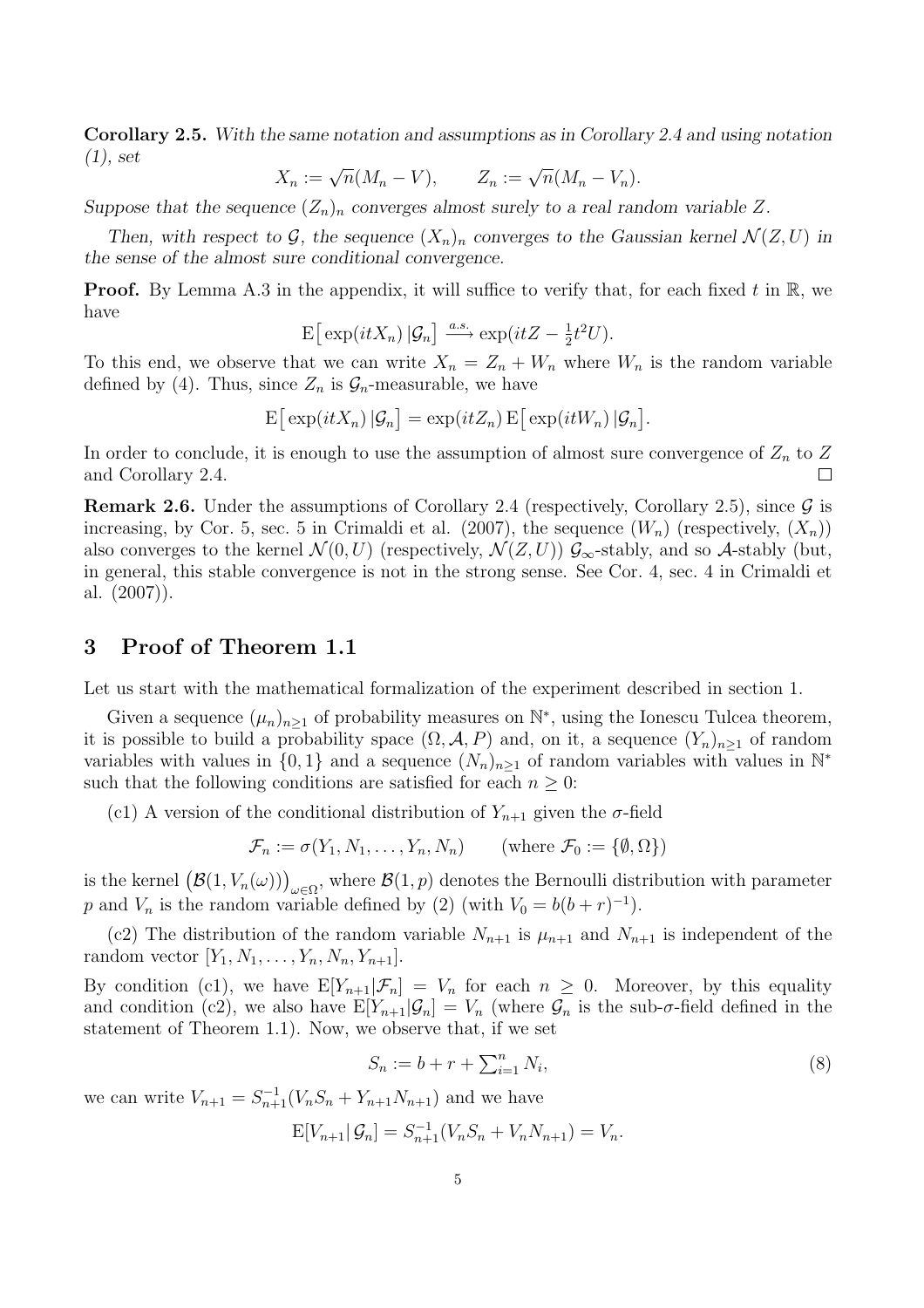In other words, the sequence  $(V_n)_{n\in\mathbb{N}}$  is a martingale with respect to the filtration  $\mathcal{G} = (\mathcal{G}_n)_{n\in\mathbb{N}}$ . This fact, since each random variable  $Y_n$  takes values in  $\{0, 1\}$ , implies (see Berti et al. 2004) that the sequence  $(Y_n)_{n\geq 1}$  is G-conditionally identically distributed. Therefore, the sequence  $(M_n)_n$  of random variables defined by (1) converges in  $L^1$  and almost surely to a random variable V such that  $(7)$  holds for each n.

We are now ready to prove our main theorem.

Proof of Theorem 1.1. Assuming notation (3), it will be sufficient to prove that the sequence  $(V_n)_n$  satisfies conditions (a) and (b) of Proposition 2.2, with  $U = H(V - V^2)$ . To this end, we observe firstly that, after some calculations, we have

$$
V_k - V_{k+1} = (V_k - Y_{k+1}) N_{k+1} (b+r+\sum_{i=1}^{k+1} N_i)^{-1}.
$$
 (9)

From this equality we get  $|V_k - V_{k+1}| \leq Q_k$ , and so, using assumption (ii), we find

$$
\sup_k k^2 |V_k - V_{k+1}|^4 \le \sum_{k \ge 0} k^2 Q_k^4 \in L^1.
$$

Furthermore, we have

$$
N_{k+1} (b + r + \sum_{i=1}^{k+1} N_i)^{-1} \sim Q_k
$$
 for  $k \to +\infty$ ,

and hence, by (9),

$$
\sum_{k\geq n}(V_k - V_{k+1})^2 \sim \sum_{k\geq n}(V_k - Y_{k+1})^2 Q_k^2
$$
 for  $n \to +\infty$ .

Therefore, in order to complete the proof, it suffices to prove, for  $n \to +\infty$ , the following convergence:

$$
n\sum_{k\geq n}(V_k-Y_{k+1})^2 Q_k^2 \xrightarrow{a.s.} H(V-V^2).
$$

Since we have  $Y_{k+1}^2 = Y_{k+1}$ , the above convergence can be rewritten as

$$
n\sum_{k\geq n}(V_k^2 + Y_{k+1} - 2V_kY_{k+1})Q_k^2 \xrightarrow{a.s.} H(V - V^2). \tag{10}
$$

Now, by assumption (i) and the almost sure convergence of  $(V_k)_k$  to V, we have

$$
n\sum_{k\geq n} V_k Q_k^2 \xrightarrow{a.s.} VH \tag{11}
$$

$$
n\sum_{k\geq n} V_k^2 Q_k^2 \xrightarrow{a.s.} V^2 H. \tag{12}
$$

Thus, it will be enough to prove the following convergence:

$$
n\sum_{k\geq n}(Y_{k+1}-V_k)\,Q_k^2\xrightarrow{a.s.}0.\tag{13}
$$

Indeed, from this and (11), we obtain

$$
n\sum_{k\geq n} Y_{k+1} Q_k^2 \xrightarrow{a.s.} VH,
$$
\n(14)

and so

$$
n\sum_{k\geq n} V_k Y_{k+1} Q_k^2 \xrightarrow{a.s.} V^2 H. \tag{15}
$$

Then convergence relations (12), (14) and (15) lead us to the desired relation (10).

In order to prove (13), we consider the process  $(Z_n)_{n\in\mathbb{N}}$  defined by

$$
Z_n := \sum_{k=0}^{n-1} k (Y_{k+1} - V_k) Q_k^2.
$$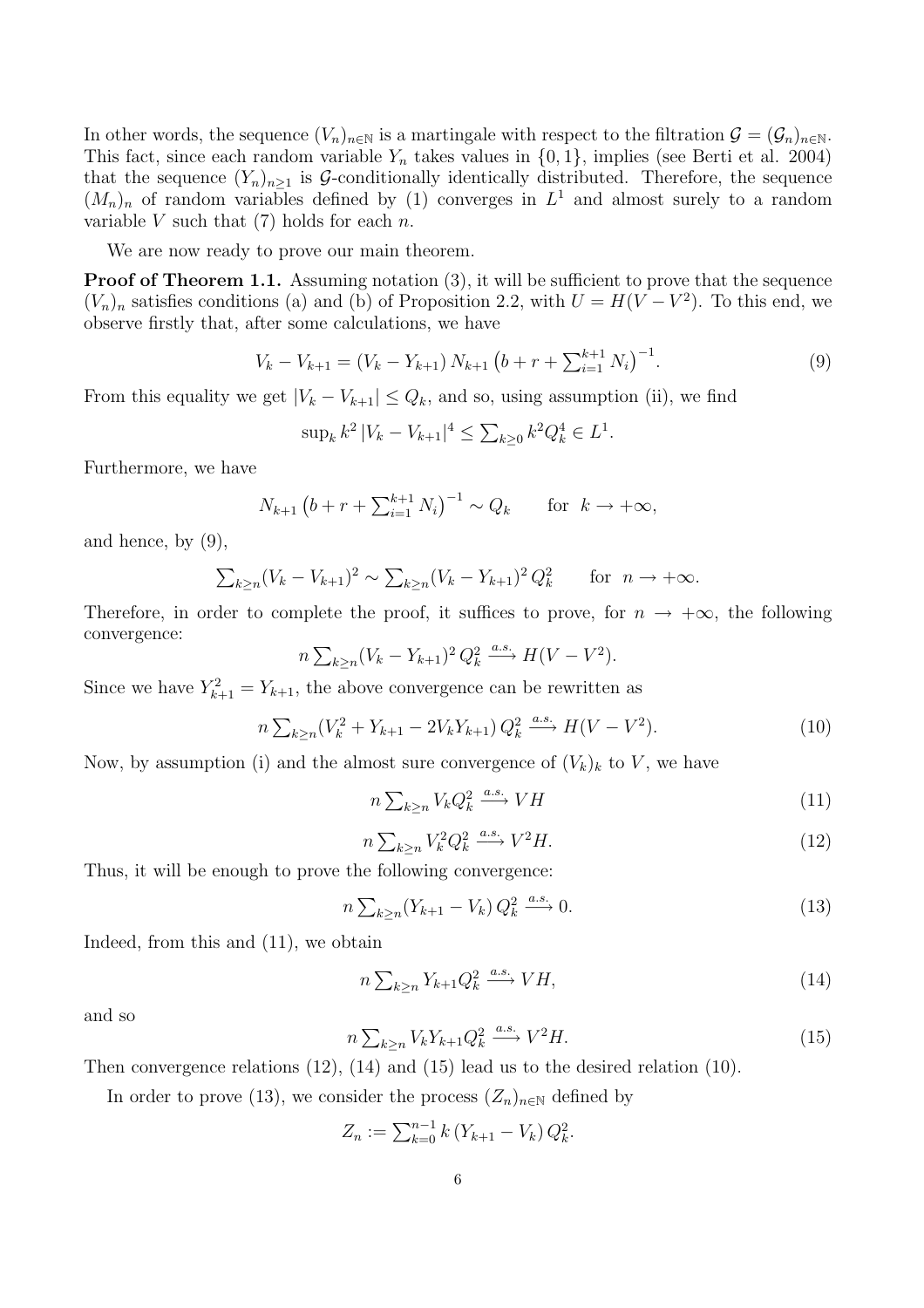It is a martingale with respect to the filtration  $\mathcal{G} = (\mathcal{G}_n)_{n \in \mathbb{N}}$ . Moreover, by assumption (ii), we have

$$
E[Z_n^2] = \sum_{k=0}^{n-1} k^2 E\left[ (Y_{k+1} - V_k)^2 Q_k^4 \right] \le \sum_{k \ge 0} k^2 E[Q_k^4] < \infty. \tag{16}
$$

The martingale  $(Z_n)_n$  is thus bounded in  $L^2$  and so it converges almost surely; that is, the series

$$
\sum_{k\geq 0} k\left(Y_{k+1} - V_k\right) Q_k^2
$$

is almost surely convergent. On the other hand, by a well-known Abel's result, the convergence of a series  $\sum_{k} a_k$ , with  $a_k \in \mathbb{R}$ , implies the convergence of the series  $\sum_{k} k^{-1} a_k$  and the relation  $n\sum_{k\geq n} k^{-1} a_k^k \to 0$  for  $n \to +\infty$ . Applying this result, we find (13) and the proof is so concluded.

#### 4 Some special cases

In this section we describe some special cases in which the assumptions of Theorem 1.1 hold. First of all we may remark that, in Theorem 1.1, condition (ii) is obviously satisfied if the sequence  $(N_n)_n$  is uniformly bounded by a random variable C with  $E[C^4] < \infty$ . Indeed, we have  $Q_k \leq C(k+1)^{-1}$ . Furthermore, we have the following results.

Corollary 4.1.  $(case\ i.i.d.)$ 

Using the notation of Theorem 1.1, suppose that the random variables  $N_n$  are identically distributed and  $E[N_1^4] < +\infty$ . Set

$$
m := E[N_1], \quad \delta := E[N_1^2], \quad h := \delta/m^2.
$$

Then, with respect to G, the sequence  $(W_n)_n$  converges to the Gaussian kernel

 $\mathcal{N}(0, h(V - V^2))$ 

in the sense of the almost sure conditional convergence.

**Proof.** It will suffice to verify that condition (i) and (ii) of Theorem 1.1 hold with  $H = h$ . With regard to condition (ii), it is enough to observe that, by the obvious inequality  $Q_k \leq N_{k+1}/(k+1)$ and the identity in distribution of the random variables  $N_k$ , we have

$$
\sum_{k\geq 0} k^2 \, \mathbf{E}[Q_k^4] \leq \sum_{k\geq 0} k^2 \, \mathbf{E}[N_{k+1}^4/(k+1)^4] \leq \mathbf{E}[N_1^4] \sum_{k\geq 0} (k+1)^{-2} < \infty.
$$

In order to prove condition (i) of Theorem 1.1 (with  $H = h$ ), we observe that the series

$$
\sum_{k} k^{-1} \left( N_{k+1}^2 - \delta \right)
$$

is almost surely convergent: indeed, the random variables  $X_k := k^{-1}(N_{k+1}^2 - \delta)$  are independent, centered and square-integrable, with  $Var[X_k] = k^{-2}Var[N_1^2]$ . Therefore, by the above mentioned Abel's result, we obtain the almost sure convergence of the series

$$
\sum_{k} k^{-2} \left( N_{k+1}^2 - \delta \right)
$$

and the relation (for  $n \to +\infty$ )

$$
n\sum_{k\geq n}k^{-2}\left(N_{k+1}^2-\delta\right)\xrightarrow{a.s.}0.
$$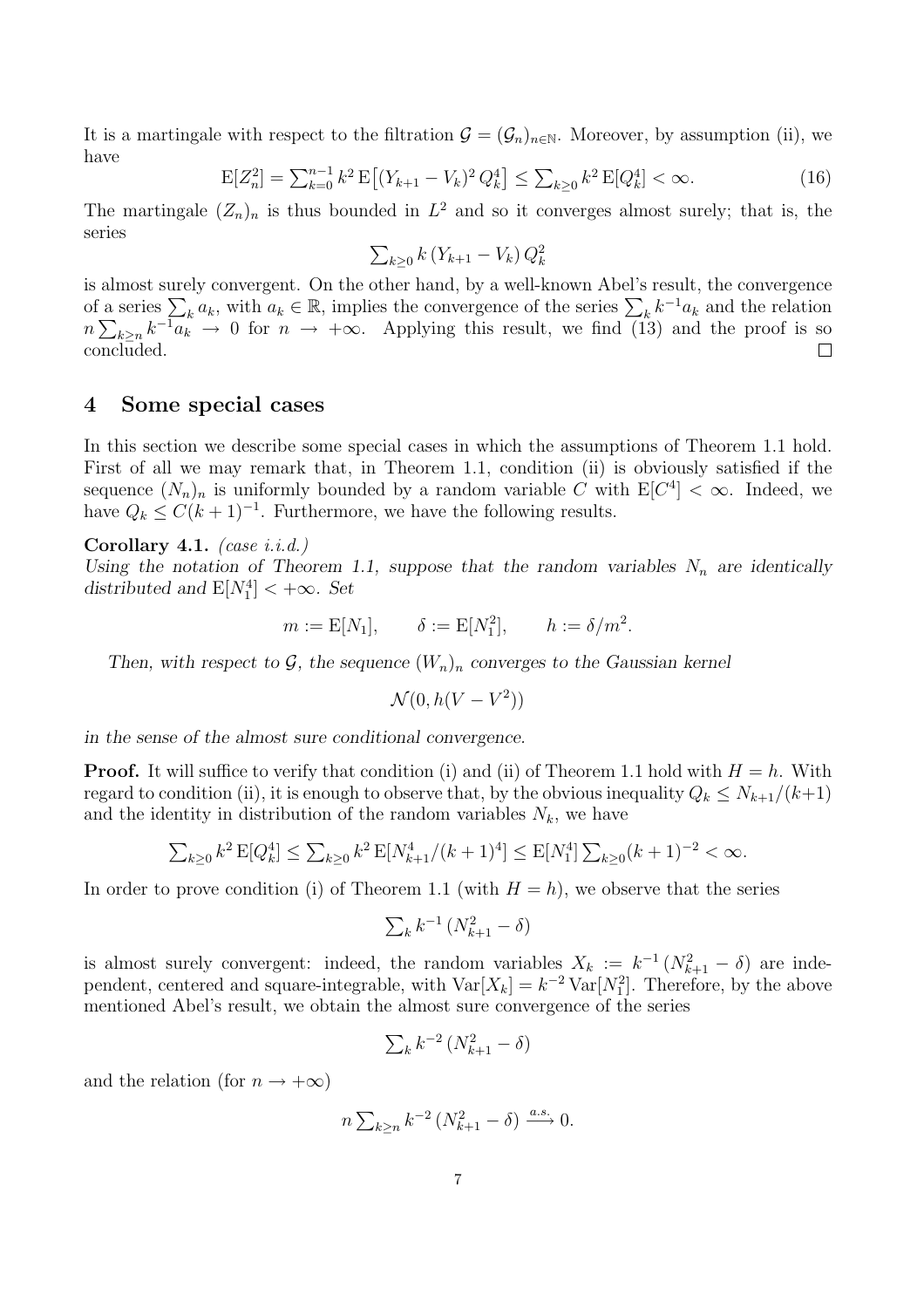Since we have  $n \sum_{k \geq n} k^{-2} \to 1$  for  $n \to +\infty$ , the above relation can be rewritten in the form

$$
n\sum_{k\geq n}k^{-2}N_{k+1}^2\stackrel{a.s.}{\longrightarrow}\delta.
$$

Now, we observe that, by the strong law of large numbers, we have for  $k \to +\infty$ 

$$
\sum_{i=1}^{k+1} N_i \stackrel{a.s.}{\sim} m(k+1) \sim mk,
$$

and so

$$
Q_k^2 \stackrel{a.s.}{\sim} m^{-2}k^{-2}N_{k+1}^2.
$$

Hence, for  $n \to +\infty$ , we have

$$
n \sum_{k \ge n} Q_k^2 \stackrel{a.s.}{\sim} m^{-2} n \sum_{k \ge n} k^{-2} N_{k+1}^2 \stackrel{a.s.}{\longrightarrow} m^{-2} \delta = h.
$$

Condition (i) of Theorem 1.1 (with  $H = h$ ) is thus proved and the proof is concluded.  $\Box$ 

Corollary 4.2. (Classical Pólya urn)

Using the notation of Corollary 4.1, suppose that the random variables  $N_n$  are all equal to a constant  $c \in \mathbb{N}^*$ . Set  $X_n := \sqrt{n}(M_n - V)$ , where  $(M_n)_n$  is the sequence defined by (1).

Then, with respect to G, each of the two sequences  $(W_n)_n$ ,  $(X_n)_n$  converges to the Gaussian kernel  $\mathcal{N}(0, V - V^2)$  in the sense of the almost sure conditional convergence.

**Proof.** The assumptions of Corollary 4.1 are obviously fullfilled with  $h = 1$ . It follows the desired convergence for  $(W_n)_n$ . Finally, after some calculations, we get

$$
\sqrt{n}|M_n - V_n| = \sqrt{n}(b+r+nc)^{-1}|(b+r)M_n - b| \le (c\sqrt{n})^{-1}(2b+r) \longrightarrow 0 \quad \text{for} \quad n \to +\infty.
$$

Thus, by Corollary 2.5, we also obtain the desired convergence for  $(X_n)_n$ .

# A Appendix

Given a conditioning system  $\mathcal{G} = (\mathcal{G}_n)_n$ , if U is a sub- $\sigma$ -field of A such that, for each real integrable random variable Y, the conditional expectation  $E[Y|\mathcal{G}_n]$  converges almost surely to the conditional expectation  $E[Y|\mathcal{U}]$ , then we shall briefly say that U is an asymptotic  $\sigma$ -field for  $G$ . In order that there exists an asymptotic  $\sigma$ -field  $U$  for a given conditioning system  $G$ , it is obviously sufficient that the sequence  $(\mathcal{G}_n)_n$  is increasing or decreasing. (Indeed we can take  $\mathcal{U} = \bigvee_n \mathcal{G}_n$  in the first case and  $\mathcal{U} = \bigcap_n \mathcal{G}_n$  in the second one.)

We are going to prove the following general result.

**Proposition A.1.** On  $(\Omega, \mathcal{A}, P)$ , for each  $n \geq 1$ , let  $(\mathcal{F}_{n,h})_{h \in \mathbb{N}}$  be a filtration and  $(M_{n,h})_{h \in \mathbb{N}}$  a real martingale with respect to  $(\mathcal{F}_{n,h})_{h\in\mathbb{N}}$ , with  $M_{n,0}=0$ , which converges in  $L^1$  to a random variable  $M_{n,\infty}$ . Set

$$
X_{n,j} := M_{n,j} - M_{n,j-1} \quad \text{for } j \ge 1, \qquad U_n := \sum_{j \ge 1} X_{n,j}^2, \qquad X_n^* := \sup_{j \ge 1} |X_{n,j}|.
$$

Further, let  $(k_n)_{n\geq 1}$  be a sequence of strictly positive integers such that  $k_nX_n^* \stackrel{a.s.}{\longrightarrow} 0$  and let U be a sub- $\sigma$ -field which is asymptotic for the conditioning system G defined by  $\mathcal{G}_n := \mathcal{F}_{n,k_n}$ . Assume that the sequence  $(X_n^*)_n$  is dominated in  $L^1$  and that the sequence  $(U_n)_n$  converges almost surely to a positive real random variable U which is measurable with respect to  $\mathcal{U}$ .

Then, with respect to the conditioning system  $\mathcal{G}$ , the sequence  $(M_{n,\infty})_n$  converges to the Gaussian kernel  $\mathcal{N}(0, U)$  in the sense of the almost sure conditional convergence.

 $\Box$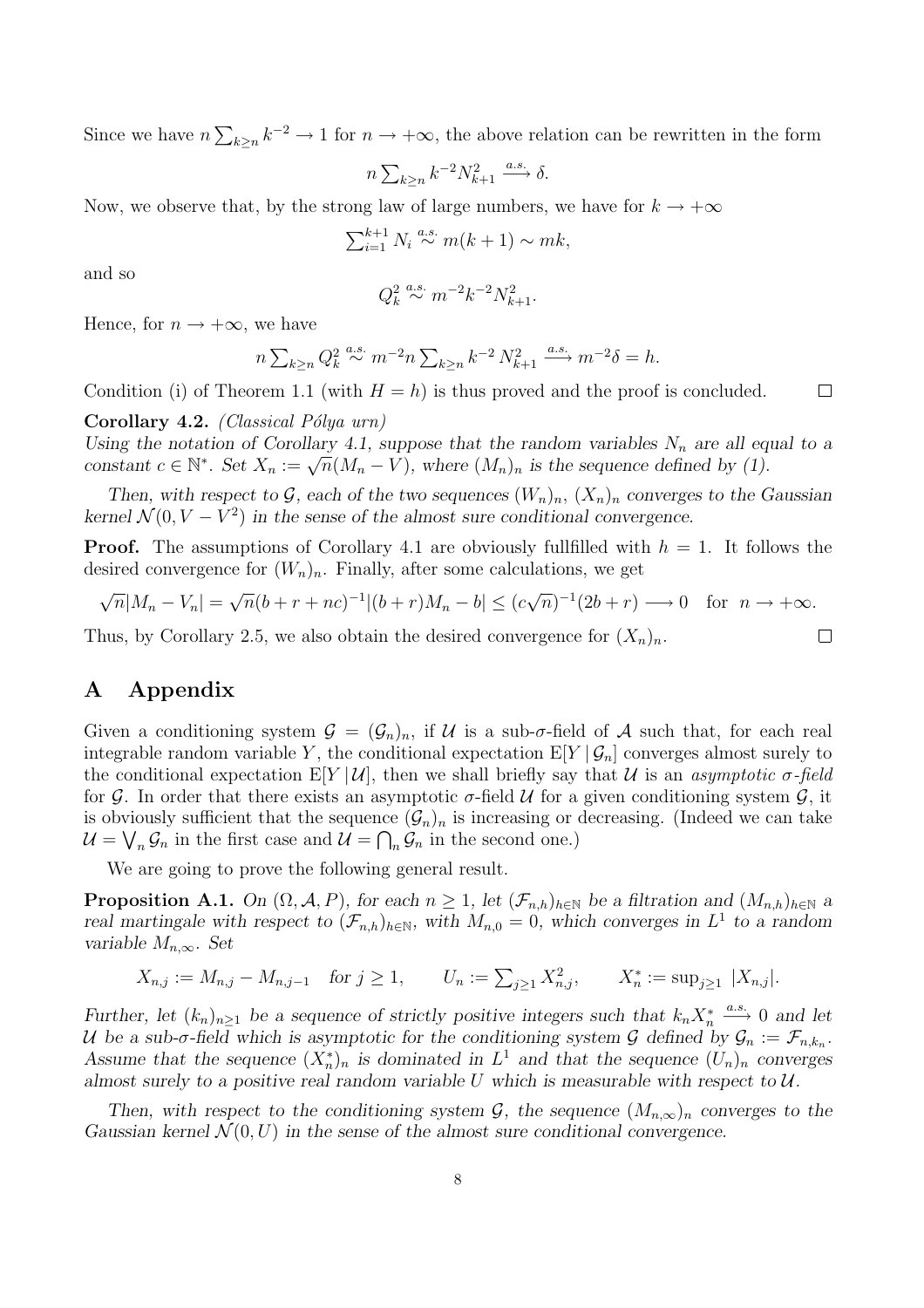For the proof of the above proposition, we need some lemmas. The first one is an immediate extension of Theorem 2 in Blackwell-Dubins (1962).

**Lemma A.2.** Let G be a conditioning system and U a sub-σ-field of A. Then the following conditions are equivalent:

(a) The sub- $\sigma$ -field U is an asymptotic  $\sigma$ -field for  $\mathcal{G}$ .

(b) For each sequence  $(Y_n)_n$  of integrable real random variables such that there exists an integrable real random variable Z with  $Y_n \leq Z$  for each n and such that the random variable  $\limsup_n Y_n$  is integrable, we have

 $\limsup_{n} E[Y_n | \mathcal{G}_n] \leq E[\limsup_{n} Y_n | \mathcal{U}]$  a.s.

(c) For each sequence  $(Y_n)_n$  of integrable real random variables such that there exists an integrable real random variable Z with  $Y_n \geq Z$  for each n and such that the random variable  $\liminf_n Y_n$  is integrable, we have

 $\mathbb{E}[\liminf_{n} Y_n | \mathcal{U}] \leq \liminf_{n} \mathbb{E}[Y_n | \mathcal{G}_n]$  a.s.

(d) For each sequence  $(Y_n)_n$  of integrable complex random variables, which is dominated in  $L^1$  and which converges almost surely to a complex random variable Y, the conditional expectation  $E[Y_n | \mathcal{G}_n]$  converges almost surely to the conditional expectation  $E[Y | \mathcal{U}]$ .

If K is a kernel, then, for each  $\omega$  in  $\Omega$ , we shall denote by  $\widetilde{K}(\omega, \cdot)$  the characteristic function of the probability measure  $K(\omega, \cdot)$ ; that is, for each real number t, we shall set

$$
\widehat{K}(\omega, t) := \int \exp\left(itx\right) K(\omega, dx).
$$

Since the complex function  $(\omega, t) \mapsto \widehat{K}(\omega, t)$  is measurable with respect to  $\omega$  and continuous with respect to t, it is measurable on  $(\Omega \times \mathbb{R}, \mathcal{A} \otimes \mathcal{B}(\mathbb{R}))$ . With this notation, we can now state the second lemma.

**Lemma A.3.** Let K be a kernel and  $(K_n)_n$  a sequence of kernels. Then the following conditions are equivalent:

(a) For almost every  $\omega$  in  $\Omega$ , the sequence of probability measures  $(K_n(\omega, \cdot))$ n converges weakly to the probability measure  $K(\omega, \cdot)$ .

(b) For each fixed real number t, the sequence of complex random variables  $(\widehat{K}_n(\cdot,t))$ n converges almost surely to  $\widehat{K}(\cdot, t)$ .

**Proof.** Implication (a)⇒(b) is obvious. In order to prove implication (b)⇒(a), we assume condition (b) and we set

$$
A := \{(\omega, t) \in \Omega \times \mathbb{R} : \limsup_n |\widehat{K}_n(\omega, t) - \widehat{K}(\omega, t)| \neq 0\}.
$$

Then, for each fixed real number t, the section  $A^{-1}(t) = \{\omega : (\omega, t) \in A\}$  is negligible under P. Therefore the set A is negligible under the product measure  $P \otimes \lambda$ , where  $\lambda$  denotes the Lebesgue measure on R. It follows that, for almost every  $\omega$  in  $\Omega$ , the section  $A(\omega) = \{t : (\omega, t) \in A\}$  is negligible under  $\lambda$ . For such an  $\omega$ , we have  $\widehat{K}_n(\omega, \cdot) \to \widehat{K}(\omega, \cdot)$  almost everywhere with respect to λ. It is well-known that this fact suffices to assure the weak convergence of  $(K_n(\omega, \cdot))$  $\frac{1}{n}$  $K(\omega, \cdot).$ 

Finally, the following lemma is proved in Crimaldi et al. (2007, Lemma 1, sec. 7).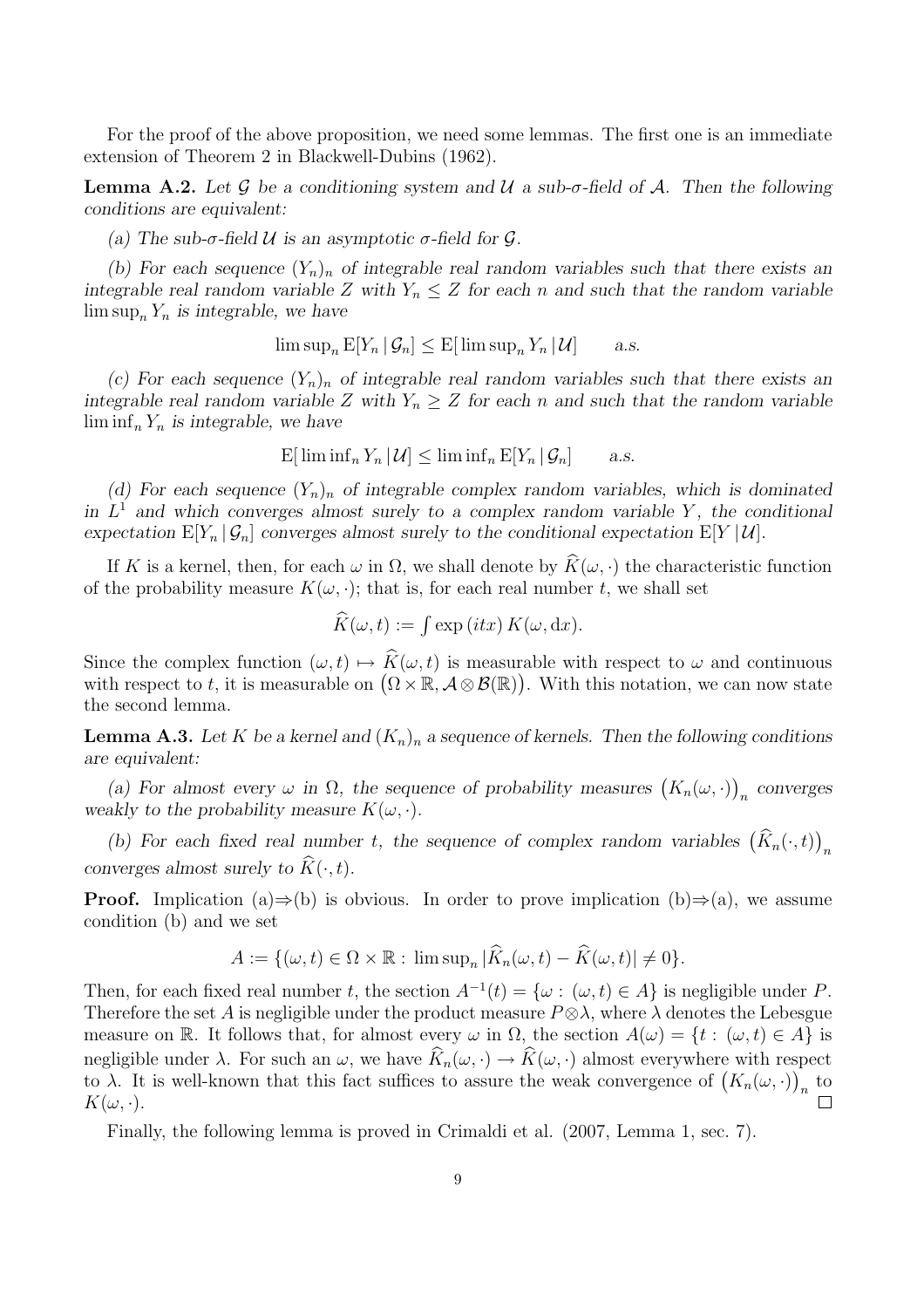**Lemma A.4.** Given a finite family  $(X_j)_j$  of real random variables on  $(\Omega, \mathcal{A}, P)$ , let

$$
S := \sum_j X_j
$$
,  $U := \sum_j X_j^2$ ,  $X^* := \sup_j |X_j|$ .

Further, given two real numbers b and t, with  $b > 0$ , and a random variable V with values in  $[0, b]$ , set

$$
L:=\textstyle \prod_j (1+itX_j), \qquad D:=\exp(itS)-L\exp(-\tfrac{1}{2}t^2V), \qquad B:=\{|t|X^*\le 1,\, U\le b\}.
$$

Then, on the set B, we have

$$
|D| \leq \kappa(b,t)\big(|U-V|+2b|t|X^*\big), \quad \text{with} \quad \kappa(b,t):=\tfrac{1}{2}t^2\exp(\tfrac{7}{2}bt^2).
$$

We are now in a position to prove Proposition A.1. The following proof is substantially an adaptation of the proof of Theorem 5 in Crimaldi et al. (2007).

Proof of Proposition A.1. In view of Lemma A.3 and of the assumed almost sure convergence of  $U_n$  to U, it is sufficient to prove that, for each real number t, we have

$$
\mathbf{E}\left[\left(\exp(itM_{n,\infty})\right|\mathcal{G}_n\right] - \exp(-\frac{1}{2}t^2U_n) \xrightarrow{a.s.} 0. \tag{17}
$$

For  $t = 0$ , there is nothing to prove and so we shall assume  $t \neq 0$ . We note that, for each fixed  $n \geq 1$ , the sequence  $(M_{n,h})_{h\geq 0}$  converges almost surely to  $M_{n,\infty}$  and the (increasing) sequence  $(U_{n,h})_{h\geq 0}$  defined by

$$
U_{n,h} := \sum_{j=1}^h X_{n,j}^2
$$

converges everywhere to  $U_n$ . Therefore, it is possible to choose, for each fixed n, an integer  $l_n \geq k_n$  in such a way that, setting

$$
A_n := \{ |M_{n,\infty} - M_{n,l_n}| \vee |U_n - U_{n,l_n}| > 1/n \},\
$$

we have  $P(A_n) < 2^{-n}$ . By Borel-Cantelli lemma, we have  $P(\limsup_n A_n) = 0$  and so

$$
M_{n,\infty} - M_{n,l_n} \xrightarrow{a.s.} 0, \qquad U_n - U_{n,l_n} \xrightarrow{a.s.} 0.
$$

Since the complex function  $x \mapsto \exp(itx)$  is Lipschitz on R and the real function  $x \mapsto$  $\exp(-\frac{1}{2})$  $\frac{1}{2}t^2x$ ) is Lipschitz on  $\mathbb{R}_+$ , we also have

$$
\exp(itM_{n,\infty}) - \exp(itM_{n,l_n}) \xrightarrow{a.s.} 0,
$$
\n(18)

$$
\exp\left(-\frac{1}{2}t^2U_n\right) - \exp\left(-\frac{1}{2}t^2U_{n,l_n}\right) \xrightarrow{a.s.} 0. \tag{19}
$$

Furthermore, since the conditioning system G has an asymptotic  $\sigma$ -field, the relation (18) implies

$$
\mathbf{E}\big[\exp(itM_{n,\infty})-\exp(itM_{n,l_n})\,|\,\mathcal{G}_n\big]\xrightarrow{a.s.}0.
$$

Thus, by this last fact and (19), if we set

$$
Y_n := \mathbb{E}\big[\exp(itM_{n,l_n})\,|\,\mathcal{G}_n\big] - \exp(-\tfrac{1}{2}t^2U_{n,l_n}),
$$

the desired relation (17) is equivalent to the following one:

$$
Y_n \xrightarrow{a.s.} 0. \tag{20}
$$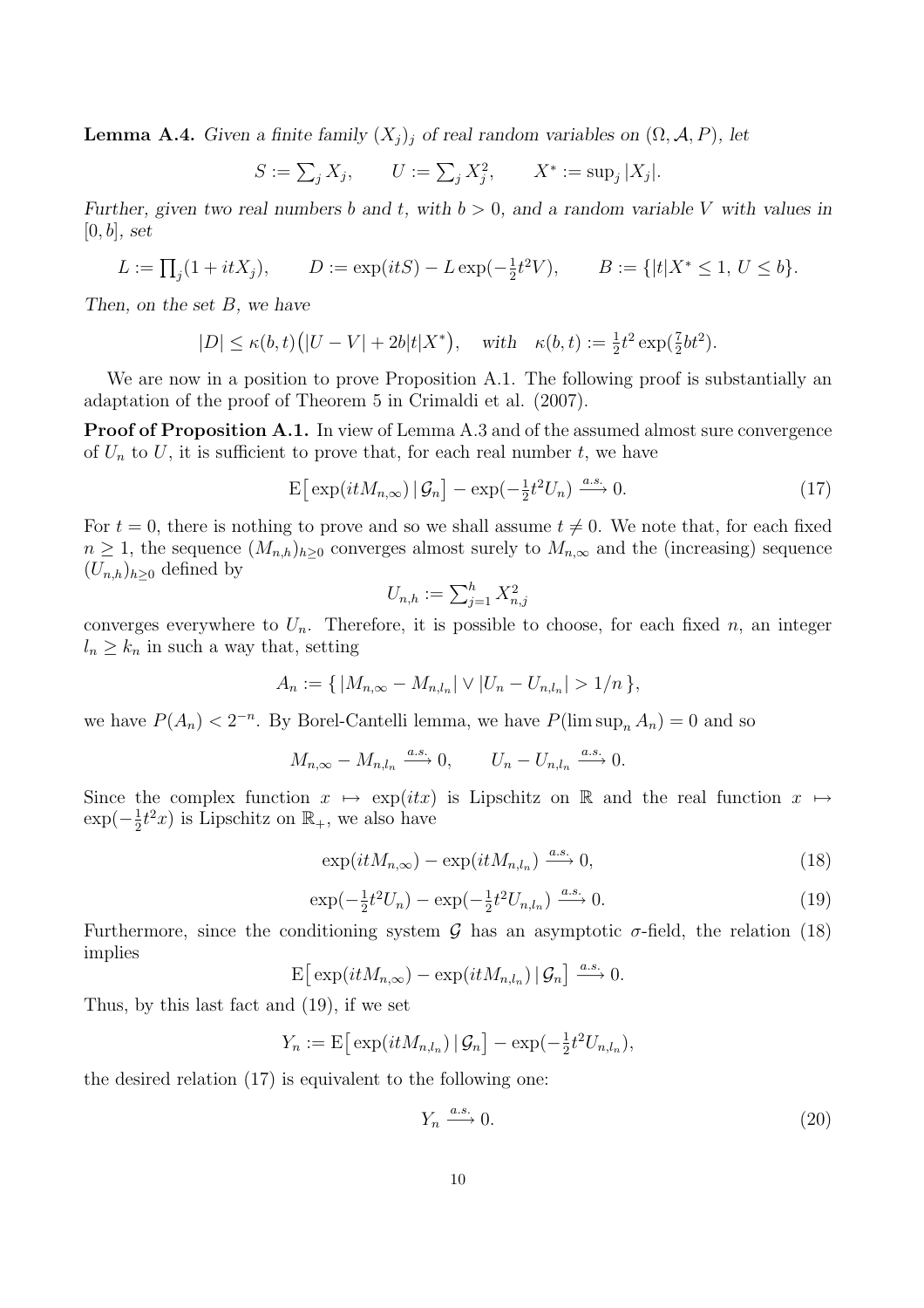In order to prove this last convergence, fixing a positive number a, let us define, for each  $n \geq 1$ , the stopping time  $J_n$  (with respect to the filtration  $(\mathcal{F}_{n,h})_{0\leq h\leq l_n}$ ) in the following way:

$$
J_n(\omega) := l_n \wedge \inf\{h \in \mathbb{N} : h \le l_n, U_{n,h}(\omega) \ge a\}.
$$

We observe that the absolute values of the two differences

$$
\exp(itM_{n,l_n}) - \exp(itM_{n,J_n}), \qquad \exp(-\frac{1}{2}t^2U_{n,l_n}) - \exp(-\frac{1}{2}t^2(U_{n,l_n} \wedge a))
$$

are bounded by constants 2 and 1 respectively and, by the definition of  $J_n$ , they vanish on the event  $\{U_{n,l_n} < a\}$ . Hence, if we set

$$
Z_n := \mathbb{E}\big[\exp(itM_{n,J_n})\,|\,\mathcal{G}_n\big] - \exp\big(-\tfrac{1}{2}t^2(U_{n,J_n}\wedge a)\big),\tag{21}
$$

we can write

$$
|Y_n - Z_n| \leq 2 \mathbb{E} \big[ I_{\{U_{n,l_n} \geq a\}} | \mathcal{G}_n] + I_{\{U_{n,l_n} \geq a\}}.
$$

Moreover, since  $U_{n,l_n} \xrightarrow{a.s.} U$ , we have

$$
\limsup_{n} I_{\{U_{n,l_n} \ge a\}} \le I_{\{U \ge a\}} \quad \text{a.s.},
$$

and, since U is asymptotic for G and U is measurable with respect to U, we find (using Lemma A.2)

$$
\limsup_{n} |Y_n - Z_n| \le 2\mathbb{E}\left[I_{\{U \ge a\}} | \mathcal{U}| + I_{\{U \ge a\}} = 3I_{\{U \ge a\}} \xrightarrow{a.s.} 0 \quad \text{for } a \to +\infty.
$$

Summing up, it will suffice to prove that

$$
Z_n \xrightarrow{a.s.} 0 \tag{22}
$$

instead of (20). To this end, for each n, let us introduce the complex martingale  $(L_{n,h})_{0\leq h\leq l_n}$ (with respect to the filtration  $(\mathcal{F}_{n,h})_{0\leq h\leq l_n}$ ) defined as follows:

$$
L_{n,0} := 1, \qquad L_{n,h} := \prod_{j=1}^h (1 + itX_{n,j}I_{\{j \le J_n\}}) \qquad \text{for} \quad 1 \le h \le l_n.
$$

Since, for each  $x \in \mathbb{R}$ , we have  $|1 + ix|^2 = 1 + x^2 \le \exp(x^2)$ , it follows that

$$
1 \le |L_{n,k_n}| \le \exp\left[\frac{1}{2}t^2(k_n X_n^*)^2\right] \xrightarrow{a.s.} 1,\tag{23}
$$

$$
|L_{n,J_n}| \le \exp(\frac{1}{2}t^2a)(1+|t|X_n^*). \tag{24}
$$

Moreover, we have

$$
|\text{Arg}(L_{n,k_n})| \le \sum_{j=1}^{k_n \wedge J_n} |\text{Arg}(1 + itX_{n,j})| = \sum_{j=1}^{k_n \wedge J_n} |\arctan(tX_{n,j})| \le |t| k_n X_n^* \xrightarrow{a.s.} 0. \tag{25}
$$

Since the martingale  $(L_{n,h})_{0 \leq h \leq l_n}$  is stopped at  $J_n$ , we have  $L_{n,J_n} = L_{n,l_n}$  and so

$$
E[L_{n,J_n} | \mathcal{G}_n] = E[L_{n,l_n} | \mathcal{F}_{n,k_n}] = L_{n,k_n} \xrightarrow{a.s.} 1,
$$
\n(26)

where the almost sure convergence to the constant 1 is a consequence of (23) and (25). Now, fix a positive number b with  $b > a$  and set  $V_n := E[U \wedge b | \mathcal{G}_n]$ . Then, since U is asymptotic for  $\mathcal G$  and U is measurable with respect to  $\mathcal U$ , we have:

$$
V_n \xrightarrow{a.s.} E[U \wedge b | \mathcal{U}] = U \wedge b,\tag{27}
$$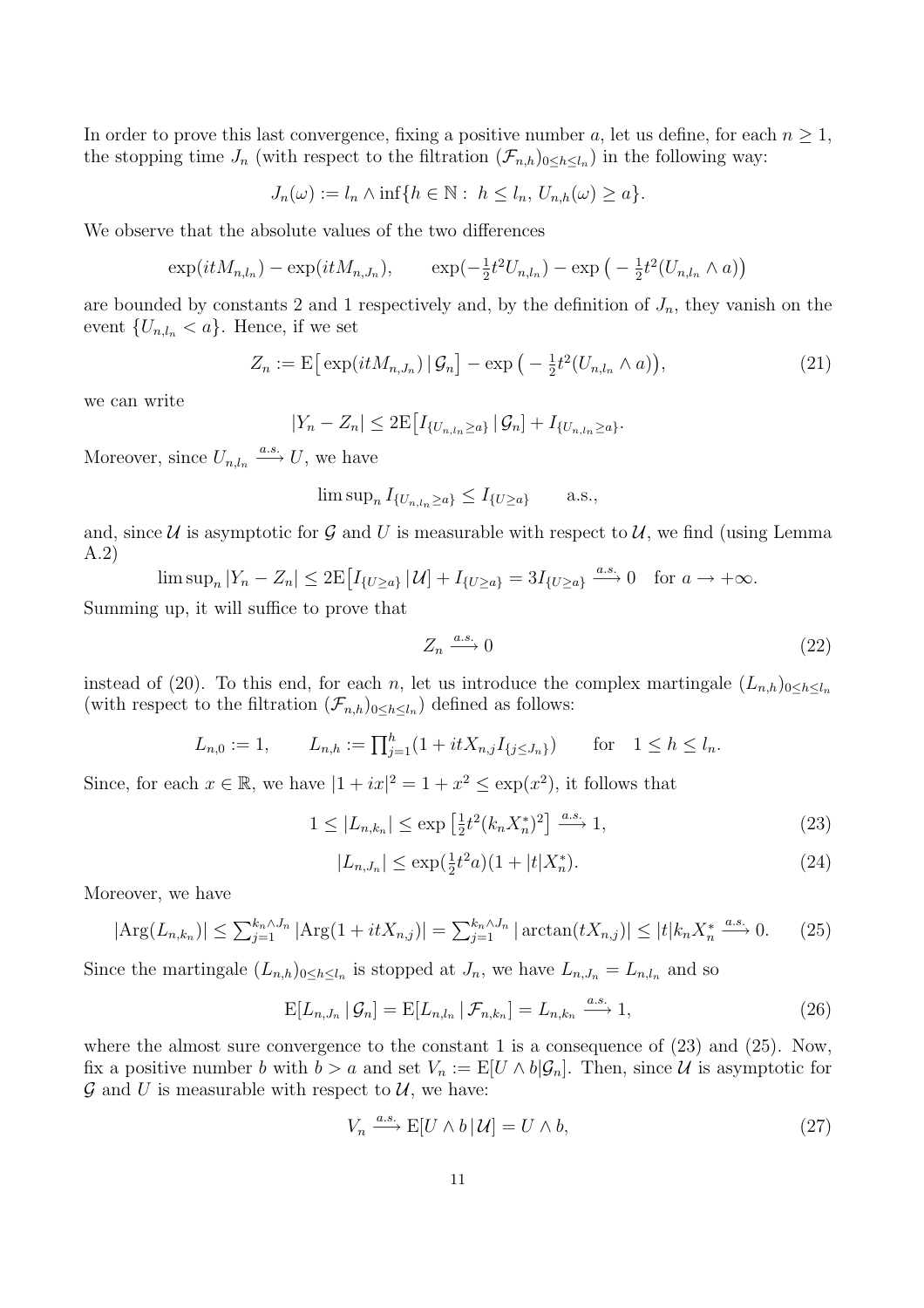and so

$$
V_n - (U_{n,l_n} \wedge b) \xrightarrow{a.s.} 0. \tag{28}
$$

Further, set

 $B_n := \{ |t|X_n^* \leq 1, X_n^* \leq$  $\sqrt{b-a}$ },  $D_n := \exp(itM_{n,J_n}) - L_{n,J_n} \exp(-\frac{1}{2})$  $\frac{1}{2}t^2V_n$ .

Since the assumption  $k_n X_n^* \xrightarrow{a.s.} 0$  implies  $X_n^* \xrightarrow{a.s.} 0$ , we have  $I_{B_n^c} \xrightarrow{a.s.} 0$ . Moreover, by the definition of  $D_n$  and relation (24), we get

$$
|D_n| \le 1 + |L_{n,J_n}| \le 1 + \exp(\frac{1}{2}t^2 a)(1 + |t|X_n^*).
$$
 (29)

Therefore, since  $(X_n^*)_n$  is dominated in  $L^1$  and  $\mathcal G$  has an asymptotic  $\sigma$ -field, by Lemma A.2, we get

$$
E[|D_n| I_{B_n^c} | \mathcal{G}_n] \xrightarrow{a.s.} 0. \tag{30}
$$

 $\Box$ 

Moreover, since we have  $B_n \subset \{|t|X_n^* \leq 1, U_{n,J_n} \leq b\}$ , applying Lemma A.4 to the finite family  $(X_{n,j}I_{\{j\leq J_n\}})_{1\leq j\leq l_n}$ , we find

$$
|D_n| I_{B_n} \le \kappa(b, t) \left( |(U_{n,J_n} \wedge b) - V_n| + 2b|t|X_n^* \right). \tag{31}
$$

The positive random variable  $(U_{n,l_n} \wedge b) - (U_{n,J_n} \wedge b)$  vanishes on  $\{J_n = l_n\}$  and, at each point of  $\{J_n \neq l_n\}$ , it coincides with the difference of two elements of [a, b]. Thus, it is bounded by the constant  $b - a$  and so, from (31), we get

$$
|D_n| I_{B_n} \le \kappa(b, t) \big( b - a + |(U_{n, l_n} \wedge b) - V_n| + 2b|t|X_n^* \big). \tag{32}
$$

Then, from  $(28)$ ,  $(30)$  and Lemma A.2, we have a.s.

$$
\limsup_{n} \mathbb{E}[|D_n| | \mathcal{G}_n] = \limsup_{n} \mathbb{E}[|D_n| I_{B_n} | \mathcal{G}_n] \le \kappa(b, t)(b - a). \tag{33}
$$

We now observe that, by equalities (26) and the measurability of  $V_n$  with respect to  $\mathcal{G}_n$ , we have

$$
E[D_n | \mathcal{G}_n] = E[\exp(itM_{n,J_n}) | \mathcal{G}_n] - L_{n,k_n} \exp(-\frac{1}{2}t^2 V_n),
$$

and so the random variable  $Z_n$  defined by (21) can be expressed in the following way:

$$
Z_n = \mathbb{E}[D_n | \mathcal{G}_n] + L_{n,k_n} \exp(-\tfrac{1}{2}t^2 V_n) - \exp(-\tfrac{1}{2}t^2 (U_{n,l_n} \wedge a)).
$$

From this equality, letting n go to  $+\infty$  and using (26), (27) and (33), we obtain

$$
\limsup_{n} |Z_n| \le \kappa(b,t)(b-a) + |\exp\left(-\frac{1}{2}t^2(U \wedge b)\right) - \exp\left(-\frac{1}{2}t^2(U \wedge a)\right)|.
$$

Finally, it suffices to let b decrease to a in order to obtain the desired relation  $(22)$ .

**Remark A.5.** In the previous proof, the assumption that  $(X_n^*)_n$  is dominated in  $L^1$  is used only to get relations (30) and (33). Actually, it can be replaced by the assumption that  $(X_n^*)_n$  is a sequence of integrable random variables such that  $E[X_n^*|\mathcal{G}_n] \xrightarrow{a.s.} 0$ . This follows immediately from (29) and (32).

Remark A.6. Since Lemma A.3 can be extended to the multidimensional case, it is possible, by the same small trick employed for Theorem 5 in Crimaldi et al. (2007), to give a multidimensional version of Proposition A.1.